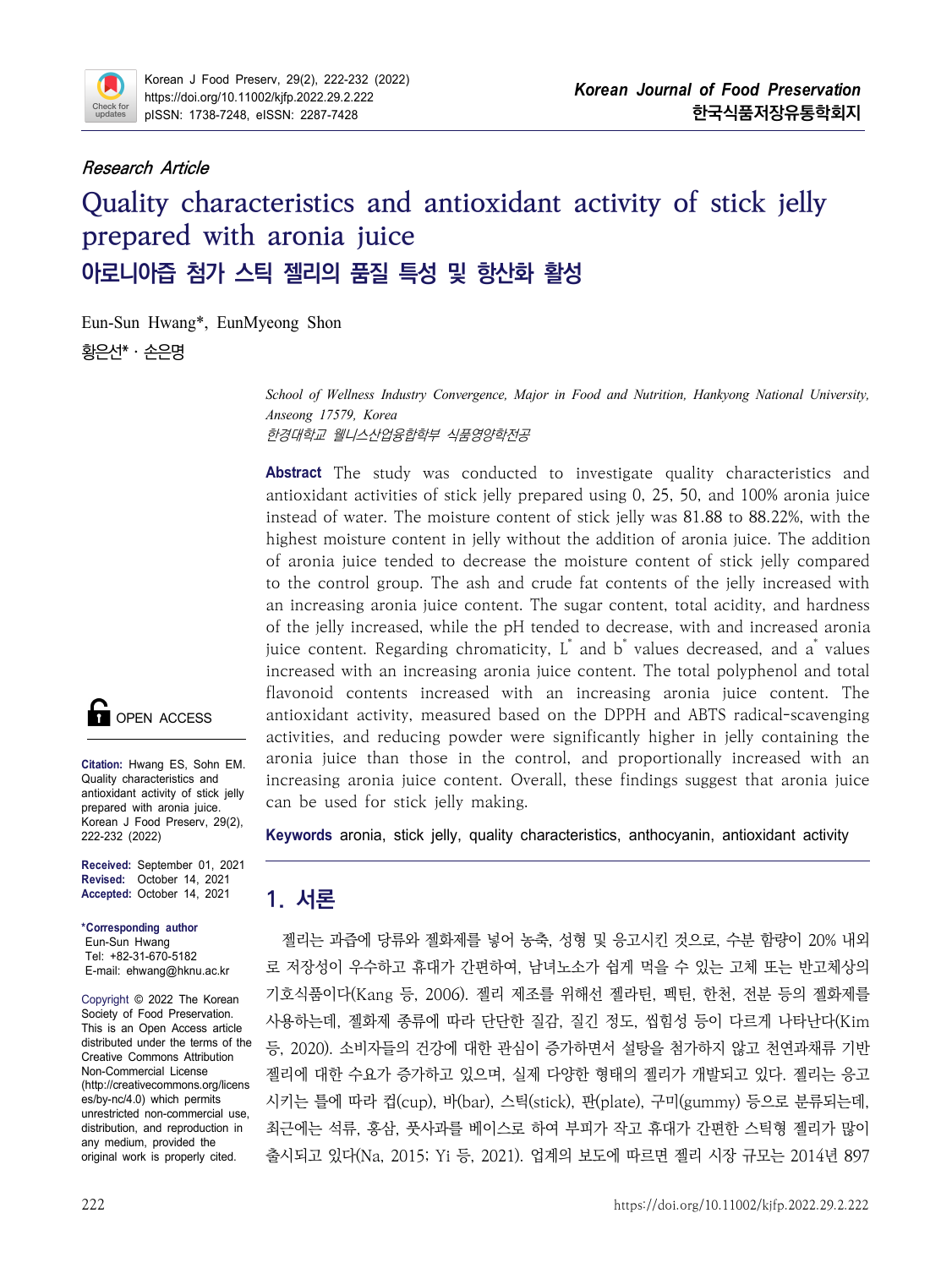억 원에서 2018년 3,154억 원으로 약 252%까지 대폭 성 장하였고, 앞으로도 국내외적으로 젤리 시장이 폭발적으로 증가할 것으로 전망하고 있다(Kim, 2020). 과일에는 비타 민, 무기질, 섬유질 함량이 풍부하고 천연색소를 함유하고 있어 젤리 제조에 활용되고 있으며, 오미자 추출물(Lyu와 Oh, 2002), 감귤 농축액(Jeong과 Kim, 2008), 오디 착즙 액(Moon 등, 2012), 참다래 과즙(Back 등, 2013), 자색 당근즙(Nho 등, 2013), 자색 고구마 농축액(Choi와 Lee, 2013) 등을 첨가하여 생리활성 성분이 풍부하고, 맛과 색 감도 좋은 제품이 개발되고 있다.

- 베리류의 일종인 아로니아는 북아메리카가 원산지이며,<br>폴라드를 포함한 유럽에서 널리 재배되던 장미과(Rosaceae family)에 속하는 관목이다(Kulling과 Rawe, 2008). 아로 니아에는 폴리페놀, 안토시아닌, 플라보노이드 등이 풍부하 여 항산화(Banach 등, 2020), 암예방(Gill 등, 2021), 항 염증(Banach 등, 2020), 항당뇨(Milutinović 등, 2019), 심장 및 혈관질환(Cebova 등, 2017) 예방 등의 다양한 생 리활성이 *in vitro* 및 *in vivo* 실험들을 통해 입증되었다.<br>우리나라에서는 약 10여 년 전에 아로니아 재배가 시작된 이래 현재까지 수확량이 꾸준히 증가하고 있다(Choi 등,<br>2015). 아로니아는 다른 베리류와는 달리 단단한 조직감과 떫은맛이 강해, 생과로 섭취하기보다는 다양한 가공식품이 나 직물 또는 모발 염색을 위한 천연염료로 활용되고 있다 (Kim과 Park, 2014; Won과 Kim, 2018). 현재까지 아로니 아를 첨가한 쿠키(Lee와 Choi, 2016), 머핀(Park과 Chung, 2014), 요구르트 드레싱(Park 등, 2015), 막걸리(Lee 등, 2015), 식초(Hwang과 Thi, 2020), 양갱(Hwang과 Lee, 2013) 등이 개발되었고, 아로니아를 첨가한 젤리에 대한 연구(Hwang과 Thi, 2015)도 일부 진행되었다. 이전에 개 발된 아로니아 젤리의 경우, 아로니아 과즙 함량이 3-9% 수준으로 젤리 전체에서 차지하는 비율이 낮아 아로니아의 생리활성을 온전히 기대하기 어려운 측면도 있었다. 또한,<br>젤리의 성상도 푸딩과 같이 부드러워 젤리의 쫄깃한 식감을 선호하는 소비자들의 취향에 부합하는 새로운 젤리의 개발 이 필요하였다.

량을 25-100%까지 증가시켜 맛을 보완하고, 젤라틴과 펙 틴을 첨가하여 스틱형의 씹힘성이 좋은 젤리를 제조한 후 이화학적 품질특성, 항산화 물질의 함량 및 항산화 활성을 측정함으로써 젤리 제조에 아로니아즙 100% 적용 가능성 을 탐색하였다.

# **2. 재료 및 방법**

#### **2.1. 실험재료 및 시약**

아로니아는 경북 영천의 아로니아 재배농장에서 수확한 것을 직접 구입하여 사용하였다. 젤라틴(Geltech Co., Busan, Korea), 펙틴(CP Kelco Inc., Atlanta, GA, USA), 구연산(Jungbunzlauer Inc., Basel, Switzerland) 및 젖 산칼슘(Galactic Inc., Celles, Belgium)은 시판품을 구입하 였다. Folin-Ciocalteu's phenol reagent, 1,1-dipheny1- 2-picrylhydrazyl(DPPH), gallic acid, catechin은 Sigma-Aldrich Chemical Co.(St. Louis, MO, USA)에서 구입하 였고, 2,2'-azino-bis(3-ethylbenzothiazoline-6-sulfonic acid) diammonium salt(ABTS)는 Flunk(Hekdelberg, Germany)에서 구입하였다. 그 외 시약들은 Sigma-Aldrich Chemical Co.와 Jencei Chemical Co. Ltd.(Tokyo, Japan)에서 분석용 grade를 구입하여 사용하였다.

#### **2.2. 아로니아즙과 젤리 제조**

아로니아는 흐르는 물에 깨끗이 세척한 후 물기를 제거 하고 주서기(Hurom H-201, Seoul, Korea)에 넣고 착즙

본 연구에서는 설탕을 첨가하지 않고 아로니아 과즙 함──구연산, 젖산칼슘을 넣고 100℃에서 3분간 더 가열하였다. 젤리는 선행연구(Hwang과 Thi, 2015)를 참고하여 여 러 차례 예비실험을 거쳐 Table 1과 같은 비율로 제조하였 다. 젤리 제조에 사용한 물 250 mL를 기준으로 물 중량의 25, 50 및 100%를 아로니아즙으로 대체하여 제조한 젤리 를 실험군으로 하였고, 아로니아즙을 첨가하지 않고 물만 넣어 제조한 젤리를 대조군으로 하였다. 냄비에 물 또는 아 로니아즙을 150 mL 넣고 젤라틴을 소량씩 첨가하면서 나 무주걱으로 잘 풀어주면서 혼합한 후에, 불을 70℃ 정도까 지 올려 서서히 젤라틴이 용해되도록 하였다. 젤라틴이 완 전히 용해되면 나머지 분량의 물 또는 아로니아즙과 펙틴,<br>구연산, 젖산칼슘을 넣고 100℃에서 3분간 더 가열하였다.<br>제조된 젤리는 직사각형 틀(20×15×7 cm)에 넣고 상온에 서 1시간 동안 식힌 후 수분이 증발되지 않도록 뚜껑을 닫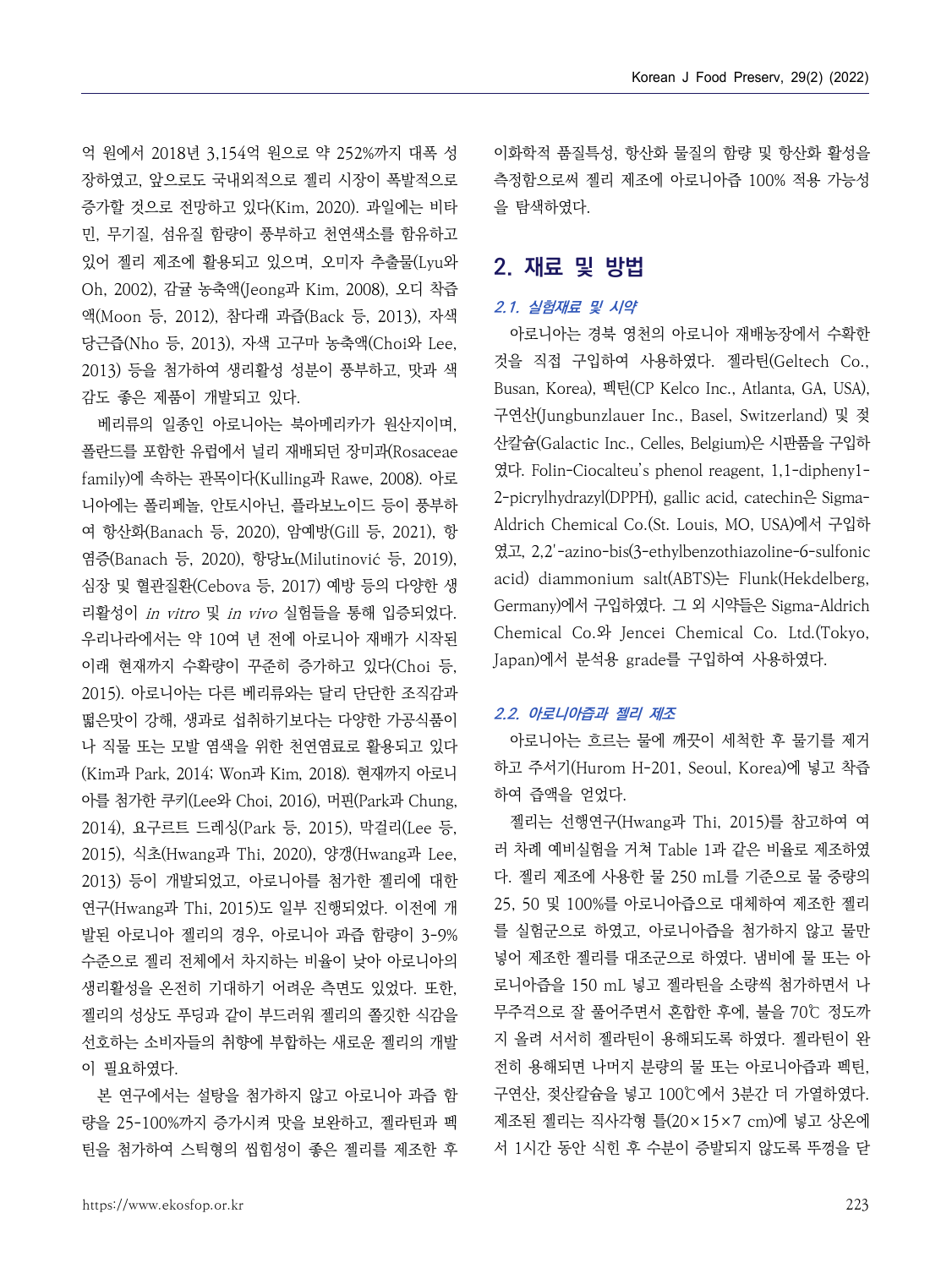| Ingredient           | Aronia juice (%) <sup>1)</sup> |       |      |      |  |  |  |  |  |  |
|----------------------|--------------------------------|-------|------|------|--|--|--|--|--|--|
|                      | $\mathbf 0$                    | 25    | 50   | 100  |  |  |  |  |  |  |
| Aronia juice (mL)    | 0                              | 62.5  | 125  | 250  |  |  |  |  |  |  |
| Distilled water (mL) | 250                            | 187.5 | 125  | 0    |  |  |  |  |  |  |
| Gelatin (g)          | 15                             | 15    | 15   | 15   |  |  |  |  |  |  |
| Pectin (g)           | 0.25                           | 0.25  | 0.25 | 0.25 |  |  |  |  |  |  |
| Citric acid (g)      | 0.25                           | 0.25  | 0.25 | 0.25 |  |  |  |  |  |  |
| Calcium lactate (g)  | 0.25                           | 0.25  | 0.25 | 0.25 |  |  |  |  |  |  |

**Table 1. Formula for stick jelly made with different amount of aronia juice**

 $1)$ Aronia juice (25, 50 and 100%) was added based on the total volume of distilled water.

아 냉장고에서 6시간 동안 응고시킨 후에 각종 분석에 사용 하였다.

#### **2.3. 일반성분 함량 측정**

젤리의 일반성분 함량은 AOAC(1995)의 방법에 따라 분 석하였다. 수분은 105℃로 맞춘 드라이오븐(EYELA, Tokyo, Japan)에서 건조하여 정량하였고, 조회분은 600℃ 회화로 (Jeil, Seoul, Korea)에서 회화시켜 측정하였다. 조단백질 은 자동 단백질 분석기(Kjeltec 2400 AUT, Foss Tecator, Eden Prairie, MN, USA)를 이용하여 semimicro-Kjeldhl 법으로 분석하였고, 조지방은 Soxhlet 추출기(Soxtec System HT 1043, Foss Tecator, Eden Prairie, MN, USA)를 사용하여 diethyl ether로 추출하여 정량하였다.

### **2.4. 가용성 고형분, pH 및 산도 측정**

젤리의 당도와 pH 측정을 위해 시료를 잘게 자른 후, 시 료 5 g에 95% 에탄올 25 mL를 첨가하여 vortex mixer 로 혼합한 후에 40℃에서 10분 동안 초음파 추출을 한 후에,<br>13,500 ×*g*에서 30분간 원심분리(Mega 17R, Hanil Co., Incheon, Korea)하여 상등액을 얻었다. 당도는 상등액을 취하여 당도계(PR-201α, Atago Co., Tokyo, Japan)로 측정하였다. pH는 상등액을 취하여 pH meter(420 Benchtop, Orion Research, Beverly, MA, USA)로 측 정하였다. 산도는 AOAC(1995) 방법에 따라 시료 추출액 10 mL에 pH meter 전극을 담그고 0.1 N NaOH를 이용 하여 pH 8.3까지 도달하는 데 필요한 NaOH 양(mL)을 citric acid 함량으로 환산하여 나타내었다.

### **2.5. 경도 측정**

젤리의 경도는 틀에 굳힌 시료를 2×2×2 cm로 자른 후, texture analyzer(CT3 10K, Brookfield. Middleboro, MA, USA)를 사용해 texture profile analysis(TPA)로 측 정하였다. 제조한 시료를 plate의 중앙에 놓고 반복 압착실 험(two-bite test)을 3회 반복 측정하여 평균값을 구하였 다. 경도 측정을 위한 probe는 TA11/1000, target type: % deformation, target value:50%, trigger load:10 g, test speed:0.50 mm/sec, load cell:10 kg으로 하였다.

#### **2.6. 색도 측정**

젤리의 색도는 2×2×2 cm로 자른 시료를 흰색 접시에 올려놓고 색도계(Chrome Meter CR-300, Minolta, Tokyo, Japan)를 이용하여 명도(L\*, lightness), 적색도 (a\*, redness), 황색도(b\*, yellowness)를 측정하였다. 색도 보정을 위해 L゙, a゙, b゙값이 각각 97.10, +0.24, +1.75인 백색 표준판을 사용하였다.

### **2.7. 총폴리페놀, 총플라보노이드 및 총안토시아닌 함량 분석**

젤리를 95% 에탄올에 추출하여 적절한 농도로 희석한 후 총폴리페놀, 총플라보노이드 및 총안토시아닌 분석을 위 한 시료로 사용하였다. 젤리에 함유된 총폴리페놀 함량은 Folin-Ciocalteu 시약을 이용하여 Singleton과 Rossi (1965)의 방법으로 측정하였다. 시료 용액 0.5 mL와 2 N Folin 시약 0.5 mL를 혼합하여 3분간 실온에서 반응시킨 후, 2% sodium carbonate 1.5 mL를 첨가하여 표면을 호 일로 감싼 후에 2시간 동안 암소에서 반응시켰다. 반응물은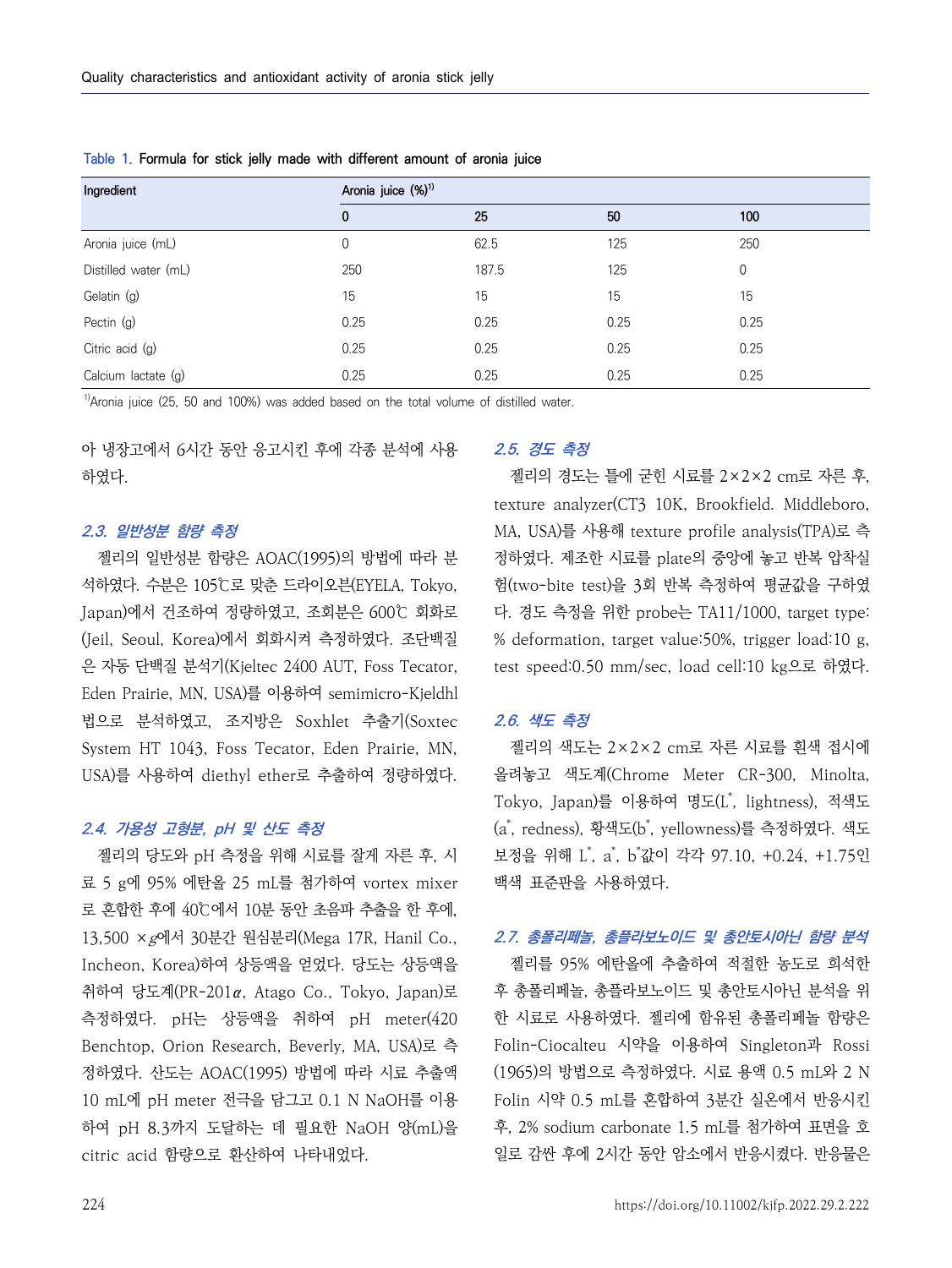microplate reader(Infinite M200 Pro, Tecan Group Ltd., San Jose, CA, USA)를 이용하여 760 nm에서 흡광 도를 측정하였고, 시료에 함유된 총폴리페놀 함량은 gallic acid의 표준곡선으로 시료 1 g에 함유된 총폴리페놀 함량 을 gallic acid equivalent(GAE)로 표시하였다.

젤리에 함유된 총플라보노이드 함량은 Zhishen(1999) 의 방법으로 측정하였다. 시료 추출액 1 mL와 메탄올에 용 해시킨 2% aluminium chloride 1 mL를 혼합하여 실온 에서 15분 동안 반응시킨 후에 430 nm에서 흡광도를 측정 하였다. 시료에 함유된 총플라보노이드 함량은 quercetin 의 표준곡선으로 시료 1 g에 함유된 총플라보노이드 함량 을 quercetin equivalent(QE)로 표시하였다.

젤리에 함유된 총안토시아닌 함량은 Meyers 등(2003) 의 방법으로 측정하였다. 시료 추출액 100 μL에 pH 1 완 충용액 1,900 μL와 pH 4.5 완충용액 1,900 μL를 각각 첨 가하여 혼합한 후, 520 nm와 700 nm에서 각각의 흡광도 를 측정한 후, Meyers 등(2003)의 방법에 따라 계산하고,<br>시료 1 g에 함유된 총안토시아닌 함량을 cyanidin-3glucoside로 표시하였다.

### **2.8. 항산화 활성 측정**

젤리의 항산화 활성은 DPPH 라디칼 소거활성(Cheung 등, 2003), ABTS 라디칼 소거활성(Re 등, 1999) 및 환원 력(Oyaizu, 1986)으로 측정하였다.<br>DPPH 라디칼 소거활성은 젤리 추출액 100 μL와 0.2

mM DPPH 용액 100 μL를 혼합하여 37℃에서 30분간 반 응시킨 후, 515 nm에서 microplate reader로 흡광도를 측정하였다. 젤리의 DPPH 라디칼 소거활성은 시료 추출물 을 첨가하지 않은 대조군과 비교하여 백분율로 나타내었다.

ABTS 라디칼 소거활성은 7.0 mM ABTS와 2.45 mM potassium persulfate를 실험 24시간 전에 암소에서 반 응시켜 ABTS 양이온을 형성시킨 후, 735 nm에서 흡광도 값이 0.73±0.03이 되도록 에탄올로 희석하여 사용하였다.<br>젤리 추출액 100 μL와 흡광도를 맞춘 ABTS 용액 100 μL 를 혼합하여 37℃에서 30분간 반응시킨 후에 732 nm에서 흡광도를 측정하였다. 젤리의 ABTS 라디칼 소거활성은 시 료 추출물을 첨가하지 않은 대조군과 비교하여 백분율로 나 타내었다.

환원력은 젤리 추출액 1 mL에 200 mM 인산 완충액 (pH 6.6)과 1%의 potassium ferricyanide 1 mL를 순서 반응이 종료된 후에 10% TCA 용액을 1 mL 넣어 13,500 g에서 15분간 원심분리한 후에 상등액을 얻었다. 상등액 1 mL에 증류수 및 ferric chloride를 각각 1 mL씩 차례로 첨가하고 혼합한 후, 720 nm에서 흡광도를 측정하여 얻은 값을 환원력으로 나타냈다.

#### **2.9. 통계분석**

실험결과에 대한 통계학적 분석은 R-Studio(Version 3.5.1, Boston, MA, USA)를 이용한 분산분석을 실시하였고, 결과의 유의적 차이는 Duncan의 다중범위검정법(Duncan's multiple range test)으로 p<0.05 수준에서 유의성을 검 정하였다.

## **3. 결과 및 고찰**

#### **3.1. 일반성분 함량**

젤리의 일반성분을 분석한 결과는 Table 2와 같다. 아로 니아즙을 첨가하지 않고 제조한 젤리의 수분은 88.22%로 가장 높았고, 아로니아즙 함량이 25-100%까지 증가함에 따라 수분은 86.43%에서 81.88%로 감소하였다. 실험군에 서는 젤리 제조에 필요한 물 대신 아로니아즙을 첨가하였 고, 아로니아즙에는 물에 비해 고형분 함량이 높고 수분이 상대적으로 적기 때문에 아로니아즙 첨가량이 증가할수록 젤리의 수분함량이 감소하였다. 아로니아 생과의 수분은 61-85%, 고형물은 15-39%로, 다른 베리류에 비해 수분이 적고 고형물 함량이 높은 것으로 알려져 있다(Lee와 Kim, 2015; Ochmian 등, 2012).

회분은 대조군에서는 0.10%로 가장 낮았고, 아로니아즙 첨가량에 비례하여 0.24-0.49%로 증가하였다. 이는 물에 비해 아로니아즙에 함유된 회분이 높아서 나타난 결과로 사 료된다. 조단백질은 대조군과 아로니아즙을 25-100% 첨가 군에서는 0.92-0.97%로 아로니아즙 첨가량이 많아질수록 다소 증가하였으나, 통계적으로 유의성 있는 변화는 나타나 지 않았다. 조지방 함량은 대조군과 아로니아즙 25% 첨가 군에서 각각 0.05 및 0.06%로 통계적으로 유의성 있는 변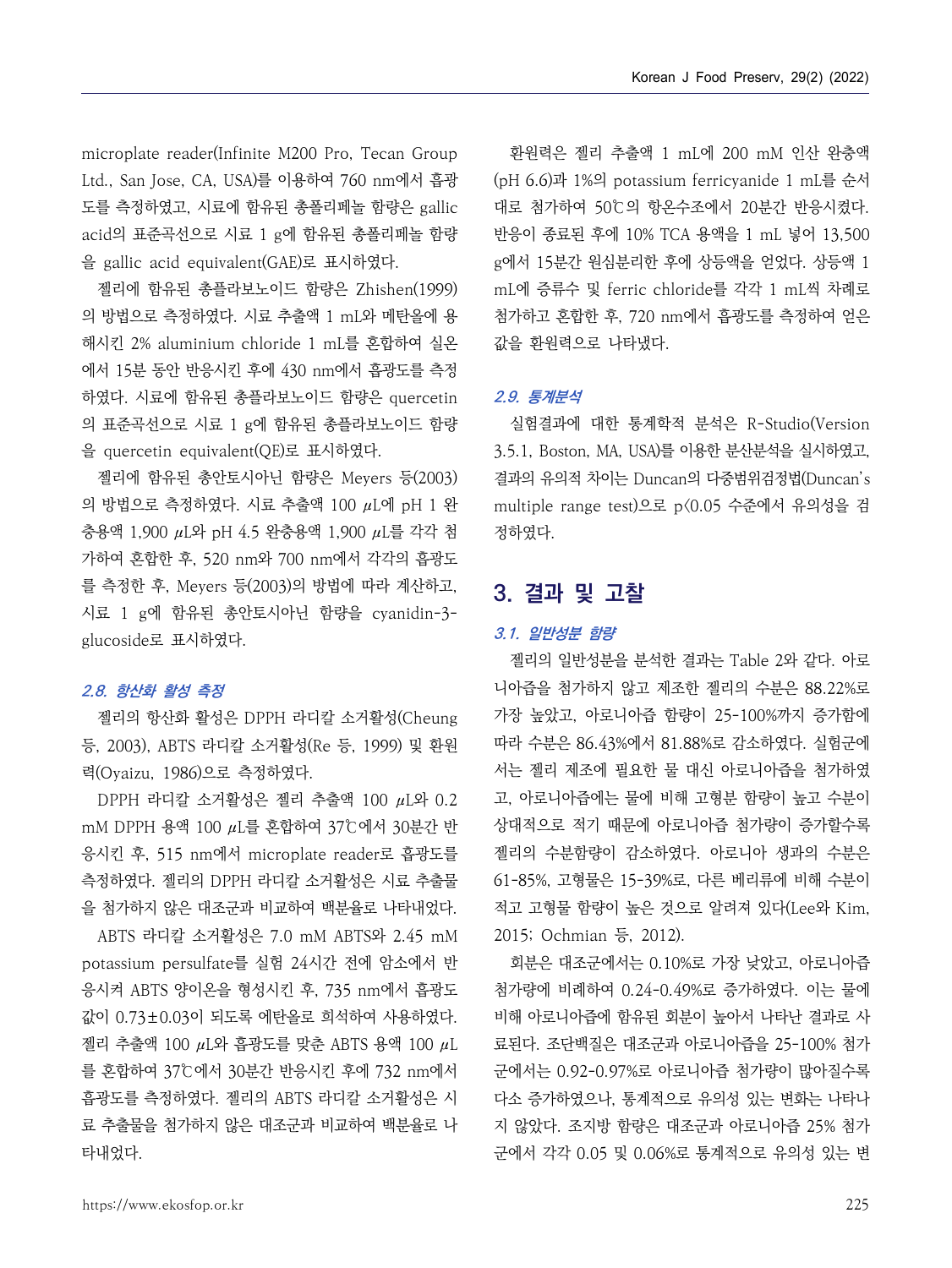| Composition   | Aronia juice (%) <sup>1)</sup> |                         |                               |                              |  |  |  |  |  |  |  |
|---------------|--------------------------------|-------------------------|-------------------------------|------------------------------|--|--|--|--|--|--|--|
|               | $\mathbf{0}$                   | 25                      | 50                            | 100                          |  |  |  |  |  |  |  |
| Moisture      | 88.22±0.02 <sup>a</sup>        | 86.43±0.09 <sup>b</sup> | 83.16±0.13°                   | 81.88±0.48 <sup>d</sup>      |  |  |  |  |  |  |  |
| Ash           | $0.10 \pm 0.00$ <sup>c</sup>   | $0.24 \pm 0.00^{\circ}$ | $0.30 \pm 0.04^{\circ}$       | $0.49 \pm 0.02$ <sup>a</sup> |  |  |  |  |  |  |  |
| Crude protein | $0.92 \pm 0.03^{\circ}$        | $0.95 \pm 0.01^{\circ}$ | $0.94 \pm 0.00^{\circ}$       | $0.97 \pm 0.03^{\circ}$      |  |  |  |  |  |  |  |
| Crude lipid   | $0.05 \pm 0.01^b$              | $0.06 \pm 0.01^{\rm b}$ | $0.08 \pm 0.01$ <sup>ab</sup> | $0.11 \pm 0.01^a$            |  |  |  |  |  |  |  |

**Table 2. Proximate analysis of stick jelly made with different amount of aronia juice**

 $1)$ Aronia juice (25, 50 and 100%) was added based on the total volume of distilled water.

Data were the mean±SD of triplicate experiments.

 $a-d$ Means with different superscripts within the same row are significantly different at p $(0.05.1)$ 

화는 없었으나, 아로니아즙 함량이 50-100%로 증가함에 가량에 비례하여 pH는 감소하였다. 따라 0.08-0.11%로 증가하였다.

#### **3.2. 젤리의 당도, pH, 산도 및 경도**

아로니아즙 함량을 달리하여 제조한 젤리의 당도, pH 및 하지 않고 제조한 젤리의 당도는 2.80 °Brix로 가장 낮았고,<br>아로니아즙 첨가량이 25-100%로 높아짐에 따라 당도는 3.50-4.90 °Brix로 증가하였다. 선행연구(Mayer-Miebach 등, 2012)에 따르면 아로니아즙 1 L당 32-40 g의 glucose, 30-39 g의 fructose, 48-64 g의 sorbitol이 함유되어 있 어 아로니아즙 첨가량이 증가함에 따라 젤리의 당도가 높아 진 것으로 사료된다.

젤리의 pH는 아로니아즙을 첨가하지 않고 제조한 젤리 에서 pH는 4.47로 가장 높았고, 아로니아즙 25% 첨가 젤 리에서는 pH 4.20, 50% 첨가 젤리에서는 pH 4.09, 아로 니아즙 100% 첨가 젤리에서는 pH 3.94로 아로니아즙 첨

경도를 측정한 결과는 Table 3과 같다. 아로니아즙을 첨가 아로니아즙의 pH는 3.3-3.7로 젤리 제조 시 사용한 물 의 pH에 비해 낮았으며, 이로 인해 물 대신 아로니아즙을 첨가한 젤리의 pH가 낮은 것으로 나타났다. 아로니아에는 malic acid, citric acid, acetic acid, tartaric acid 등 2015). 아로니아즙을 첨가하지 않은 젤리에서도 pH가 4.47로 산성을 나타낸 것은, 젤리 제조 시 경도를 조절하기 위해 첨가한 citric acid, calcium lactate에 의한 것으로 사료된다. 아로니아를 첨가하여 제조한 요구르트 드레싱 (Park 등, 2015), 양갱(Hwang과 Lee, 2013) 등에서도 아 로니아즙 첨가량에 비례하여 pH가 감소하는 것으로 나타 나, 본 연구결과와 유사한 경향성을 나타냈다.

> 아로니아즙을 첨가하여 제조한 젤리의 산도는 대조군에 서는 0.29%로 가장 낮았고, 아로니아즙 첨가량이 증가함에 따라 높아졌다. 아로니아즙을 25-100% 첨가하여 제조한 젤리의 산도는 0.53-1.31%로 대조군에 비해 1.83-4.52배

| Measurement            | Aronia juice (%) <sup>1)</sup> |                         |                         |                              |  |  |  |  |  |  |  |
|------------------------|--------------------------------|-------------------------|-------------------------|------------------------------|--|--|--|--|--|--|--|
|                        | 0                              | 25                      | 50                      | 100                          |  |  |  |  |  |  |  |
| Sugar contents (°Brix) | $2.8 \pm 0.0$ <sup>d</sup>     | $3.5 \pm 0.0^{\circ}$   | $4.1 \pm 0.0^{\circ}$   | $4.9 \pm 0.0^{\circ}$        |  |  |  |  |  |  |  |
| pH                     | $4.47 \pm 0.01$ <sup>a</sup>   | $4.20\pm0.01^{b}$       | $4.09 \pm 0.01$ °       | $3.94 \pm 0.01$ <sup>d</sup> |  |  |  |  |  |  |  |
| Total acidity (%)      | $0.29 \pm 0.01$ <sup>d</sup>   | $0.53{\pm}0.03^{\circ}$ | $0.84{\pm}0.04^{\circ}$ | $1.31 \pm 0.07$ <sup>a</sup> |  |  |  |  |  |  |  |
| Hardness (g)           | 342.13±24.84 <sup>d</sup>      | 374.36±29.46°           | $402.21 \pm 31.74^b$    | 425.43±36.28 <sup>a</sup>    |  |  |  |  |  |  |  |

**Table 3. Sugar contents and pH of stick jelly made with different amount of aronia juice**

 $<sup>1</sup>$ Aronia juice (25, 50 and 100%) was added based on the total volume of distilled water.</sup>

Data were the mean±SD of triplicate experiments.

 $a-d$ Means with different superscripts within the same row are significantly different at p $(0.05.1)$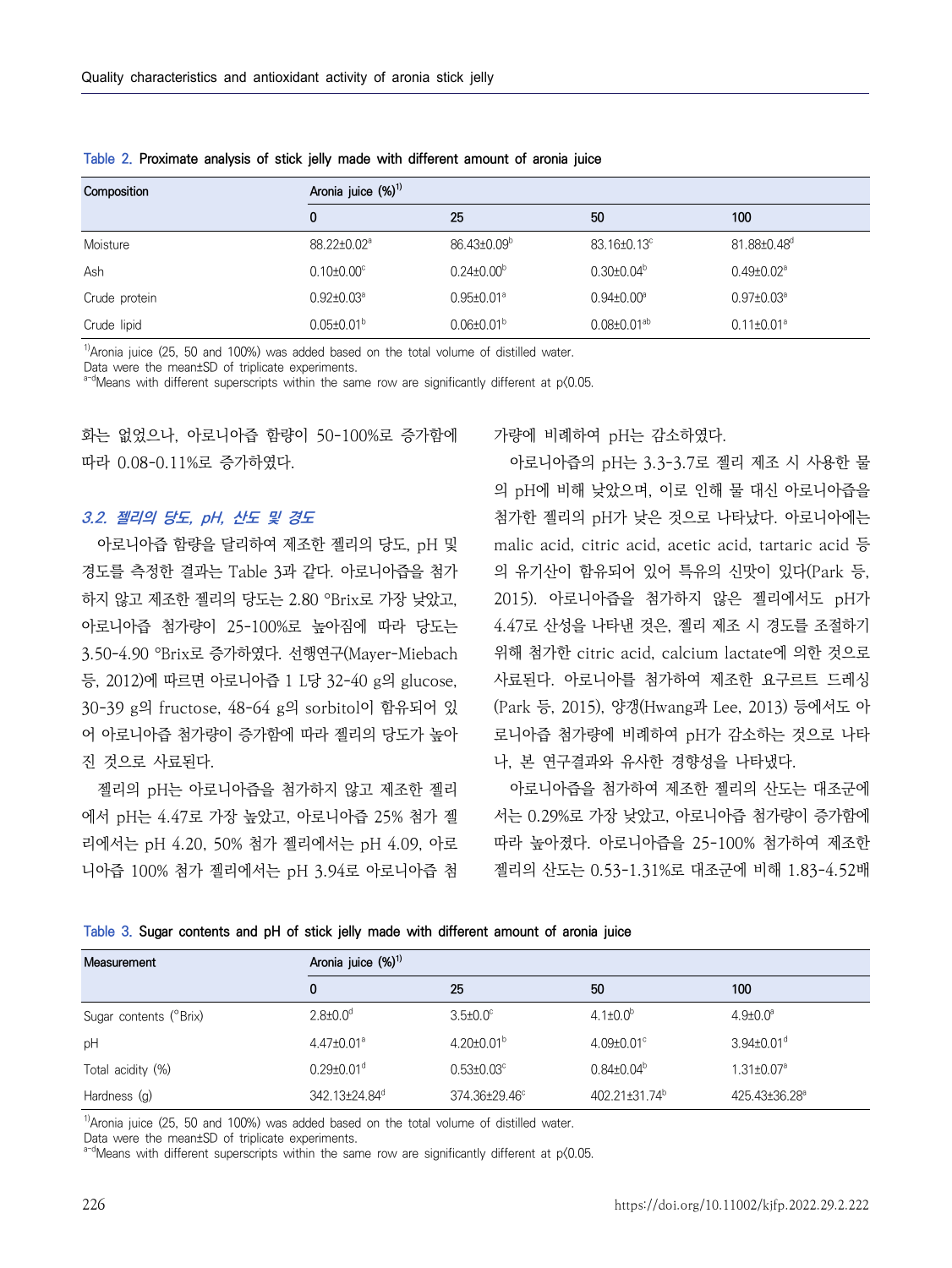까지 산도가 증가하였다. 아로니아의 산도를 citric acid를 기준으로 측정한 결과, 100 g당 0.5-1.0%로 아로니아의 품종, 숙성도, 일조량 등에 따라 다른 것으로 알려져 있다 (Skupien과 Oszmianski, 2007).

아로니아즙을 첨가하여 제조한 젤리의 경도는 대조군에 서는 342.13으로 가장 낮았고, 아로니아즙 첨가량이 많아 짐에 따라 증가하였다. 아로니아즙을 25, 50 및 100% 첨 가하여 제조한 젤리의 경도는 각각 374.36, 402.21 및 425.43으로 대조군에 비해 1.09-1.24배까지 경도가 증가 하였다. 젤리의 질감은 젤화제, pH 및 염에 따라 다르게 나 타나며 젤화제의 경우, 펙틴은 젤리의 경도를 증가시키고 衬기한 젤리에서는 2.35, -3.41 및 -0.17로 감소하였다. 약간의 씹힘성이 있도록 하고, 젤라틴은 질긴 질감과 씹힘 성을 부여하는 것으로 알려져 있다(Kim 등, 2020; Lee 등,<br>1991; Lee 등, 2010). 펙틴 함량이 본 실험에서는 젤리 특 유의 쫀득함과 탄력성을 부여하기 위해 수차례 예비실험을 통해 펙틴과 젤라틴, 구연산 및 젖산칼슘의 비율을 조절하 여 최적의 배합비율을 확립하였다. 아로니아즙 함량에 비례 하여 경도가 증가한 것은 아로니아에 함유된 fructose, sucrose와 같은 당류와 malic acid, citric acid, acetic acid 등의 유기산 및 펙틴 성분들이 젤리 제조 시 사용한 열에 응집되고 겔화되어 경도를 증가시킨 것으로 사료된다.<br>오디분말(Kim 등, 2007), 자색고구마 농축액(Choi와 Lee, 2013), 대봉감 퓨레(Min과 Eun, 2016)를 첨가하여 제조 한 젤리에서도 첨가하는 분말, 농축액 및 퓨레 함량이 증가 함에 따라 경도가 증가하여 본 연구결과와 유사한 경향성을 나타냈다.

#### **3.3. 색도**

아로니아즙을 첨가하여 만든 젤리의 색도는 Table 4와

같다. 아로니아즙을 첨가하지 않고 제조한 대조군에서 명도 (L\*)는 43.47로 가장 높게 나타났고, 아로니아즙 첨가량이 25-100%까지 증가함에 따라 명도는 35.23에서 20.83으 로 감소하였다. 적색도를 나타내는 a<sup>\*</sup>값은 아로니아<del>즙을</del> 첨 가하지 않고 제조한 대조군 젤리에서 0.14로 가장 낮은 값 을 보였고, 아로니아즙 첨가량에 비례하여 a<sup>\*</sup>값이 증가하였 다. 즉, 아로니아즙 함량이 25-100%까지 증가함에 따라 적색도는 17.79-15.39까지 높아졌다. 황색도를 나타내는 b \*값은 아로니아즙을 첨가하지 않고 제조한 젤리에서는 10.23으로 가장 높았고, 아로니아즙을 25%, 50% 및 100%

아로니아는 진한 적자색을 나타내는 안토시아닌을 함유 하고 있어 제조한 젤리의 색깔이 짙은 자주색을 나타내므 로, 아로니아즙 첨가량에 비례하여 명도는 낮아지고 적색도 는 증가하는 것으로 사료된다. 아로니아 분말이나 착즙액을 첨가하여 제조한 양갱(Hwang과 Lee, 2013), 막걸리(Lee 등, 2015), 식초(Hwang과 Thi, 2020) 등의 연구에서도 아로니아 분말이나 착즙액 첨가량이 증가함에 따라 명도와 황색도는 감소하고 적색도가 증가하여 본 결과와 유사한 경 flavylium 양이온을 함유하고 있어 pH, 유기산, 당류, 산 소 등에 따라 매우 불안정하다(Markakis, 1974). 특히, 산 성 pH 조건에서 flavylium 이온으로 존재하여 적색을 나 타내고, 중성 또는 염기성 pH에서는 quinidal base를 형 성하여 불안정한 청색을 나타낸다(Hwang과 Ki, 2013; Markakis, 1974). 따라서 본 실험에서 제조한 스틱형 젤리 와 같은 산성 pH를 갖는 식품에 적용하면 안정한 적색을 지속적으로 유지할 수 있는 긍정적인 측면이 있다.

| Table 4. Changes in Hunter's color value of stick jelly made with different amount of aronia juice |  |  |  |  |  |  |  |
|----------------------------------------------------------------------------------------------------|--|--|--|--|--|--|--|
|                                                                                                    |  |  |  |  |  |  |  |

| Measurement | Aronia juice (%) <sup>1)</sup> |                             |                               |                         |  |  |  |  |  |  |  |
|-------------|--------------------------------|-----------------------------|-------------------------------|-------------------------|--|--|--|--|--|--|--|
|             | 0                              | 25                          | 50                            | 100                     |  |  |  |  |  |  |  |
| L*          | $43.47 \pm 0.04^{\circ}$       | $35.23 \pm 0.16^b$          | $33.60 \pm 0.15$ <sup>c</sup> | 20.83±0.14 <sup>d</sup> |  |  |  |  |  |  |  |
| $a^*$       | $0.14 \pm 0.02$ <sup>d</sup>   | $17.79 \pm 0.10^b$          | 25.47±0.07 <sup>a</sup>       | 15.39±0.17°             |  |  |  |  |  |  |  |
| $b^*$       | $10.23 \pm 0.03$ <sup>a</sup>  | $-3.41\pm0.02$ <sup>d</sup> | $-0.17\pm0.03^{\circ}$        | $2.35 \pm 0.05^b$       |  |  |  |  |  |  |  |

 $<sup>1</sup>$ Aronia juice (25, 50 and 100%) was added based on the total volume of distilled water.</sup>

Data were the mean±SD of triplicate experiments.

 $a-d$ Means with different superscripts within the same row are significantly different at  $p(0.05$ .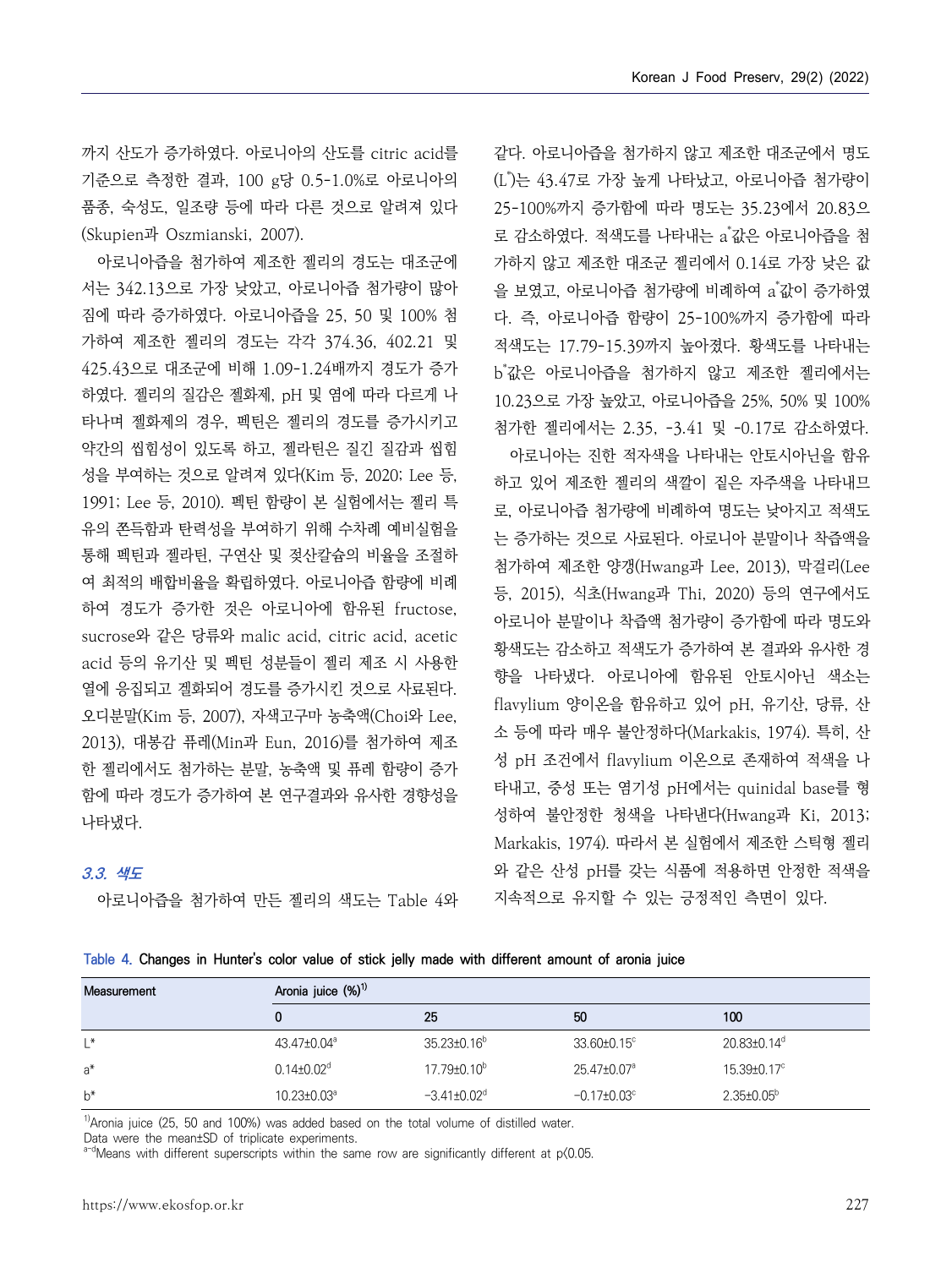### **3.4. 총폴리페놀, 총플라보노이드 및 총안토시아닌 함량**

아로니아즙 첨가 젤리의 총폴리페놀, 총플라보노이드 및 총안토시아닌 함량 분석결과는 Table 5와 같다. 아로니아 즙을 첨가하지 않은 젤리의 총폴리페놀 함량은 1 g당 gallic acid를 기준으로 9.20 μg으로 가장 낮았고, 아로니 아즙 첨가량에 비례해 총폴리페놀 함량도 증가하였다. 즉,<br>아로니아즙을 25, 50 및 100% 첨가한 젤리에서 총폴리페 놀 함량은 58.97 μg, 102.96 μg, 200.24 μg으로 대조구 에 비해 각각 6.41배, 11.19배 및 21.77배 증가하였다. 아 로니아즙을 첨가하지 않고 제조한 젤리의 총플라보노이드 함량은 1 g당 quercetin을 기준으로 0.18 μg이었고, 아로 니아즙 첨가량이 증가할수록 젤리에 포함된 총플라보노이 등, 2015), 식초(Hwang과 Thi, 2020) 등의 총폴리페놀, 드 함량도 증가하였다. 즉, 아로니아즙을 25-100% 첨가함 에 따라 총플라보노이드 함량은 24.79-108.45 μg으로 증 가하였다. 아로니아즙을 첨가하지 않고 제조한 젤리에서는 안토시아닌이 검출되지 않았다. 아로니아즙을 25% 첨가한 젤리 1 g당 총안토시아닌 함량은 cyanin-3-glucoside를 기준으로 16.37 μg이었고, 아로니아즙을 50 및 100% 첨 가한 젤리에서는 각각 35.83 및 64.12 μg으로 총안토시아 닌 함량이 증가하였다.

아로니아는 다른 베리류에 비해 폴리페놀 함량이 높고,<br>전체 폴리페놀의 약 25%는 안토시아닌으로 알려져 있다 (Jurendic과 Scetar, 2021). 아로니아의 주요 폴리페놀 물 질은 epicatechin, chlorogenic acid, neochlorogenic acid, protocatechuic acid, rosmarinic acid 등이며, 이들의 함량은 숙성도와 깊은 관련이 있으며, 성숙과에 비

해 미숙한 아로니아에 다량 함유되어 있다(Gralec, 2019). 아로니아가 함유된 주요 플라보노이드 성분들은 quercetin, quercetin 유도체, kaempferol 등이다(Gralec, 2019; Jakobek 등, 2007). 아로니아는 짙은 자줏빛을 띠고 cyanidin-3-O-galactoside, cyanidin-3-O-glucoside, cyanidin-3-O-arabinoside, cyanidin-3-O-xyloside 등의 안토시아닌 성분들이 풍부하다(Kulling과 Rawel, 2008). 따라서 아로니아즙 첨가량이 증가함에 따라 젤리의 총안토시아닌 함량도 높아진 것으로 사료된다. 선행연구에 서도 아로니아즙 첨가량이 증가함에 따라 요구르트 드레싱 (Park 등, 2015), 양갱(Hwang과 Lee, 2013), 막걸리(Lee 총플라보노이드 및 총안토시아닌 함량도 증가하여 본 연구 와 유사한 결과를 나타냈다.

#### **3.5. 항산화 활성**

아로니아즙을 첨가하여 제조한 젤리의 항산화 활성을 알 아보기 위해 DPPH 및 ABTS 라디칼 소거능과 환원력을 측 정한 결과는 Fig. 1과 같다. DPPH 라디칼 소거활성은 아 로니아즙을 첨가하지 않은 대조군에서 5.14%로 나타났고,<br>아로니아즙을 25, 50 및 100% 첨가한 젤리에서는 각각 5.23%, 32.16% 및 59.11%로 증가했다. 아로니아즙을 첨 가하여 제조한 젤리의 DPPH 라디칼 소거활성은 아로니아 즙을 첨가하지 않은 젤리에 비해 4.91-11.50배 증가함을 확인하였다. ABTS 라디칼 소거활성의 경우, 대조군은 2.43%로 가장 낮았고, 아로니아즙 함량이 25-100%까지

|  |  |  |  |  | Table 5. Total polyphenol and total flavonoid contents of stick jelly made with different amount of aronia juice |  |  |  |  |  |  |  |  |  |
|--|--|--|--|--|------------------------------------------------------------------------------------------------------------------|--|--|--|--|--|--|--|--|--|
|--|--|--|--|--|------------------------------------------------------------------------------------------------------------------|--|--|--|--|--|--|--|--|--|

| Measurement                                       | Aronia juice $(\%)^1$        |                               |                          |                                |  |  |  |  |  |  |
|---------------------------------------------------|------------------------------|-------------------------------|--------------------------|--------------------------------|--|--|--|--|--|--|
|                                                   | 0                            | 25                            | 50                       | 100                            |  |  |  |  |  |  |
| Total polyphenol ( $\mu$ g GAE <sup>2)</sup> /g)  | $9.20 \pm 0.52$ <sup>d</sup> | $58.97 \pm 1.43$ <sup>c</sup> | 102.96±1.82 <sup>b</sup> | $200.24 \pm 2.13$ <sup>a</sup> |  |  |  |  |  |  |
| Total flavonoid ( $\mu$ g QE <sup>3)</sup> /g)    | $0.18 \pm 0.14$ <sup>d</sup> | 24.79±0.82°                   | 53 36+1 $01b$            | 108.45±1.91 <sup>a</sup>       |  |  |  |  |  |  |
| Total anthocyanin ( $\mu$ g C3G <sup>4)</sup> /g) | ND <sup>5</sup>              | $16.37 \pm 0.34$ °            | $35.83\pm0.73^b$         | $64.12 \pm 1.02$ <sup>a</sup>  |  |  |  |  |  |  |

 $1)$ Aronia juice (25, 50 and 100%) was added based on the total volume of distilled water.

<sup>2)</sup>GAE, gallic acid equivalent.

3)QE, quercetin equivalent.

4)C3G, cyanin-3-glucoside equivalent.

Data were the mean±SD of triplicate experiments.

 $a-d$ Means with different superscripts within the same row are significantly different at  $p(0.05.1)$ 

<sup>5)</sup>ND, not detected.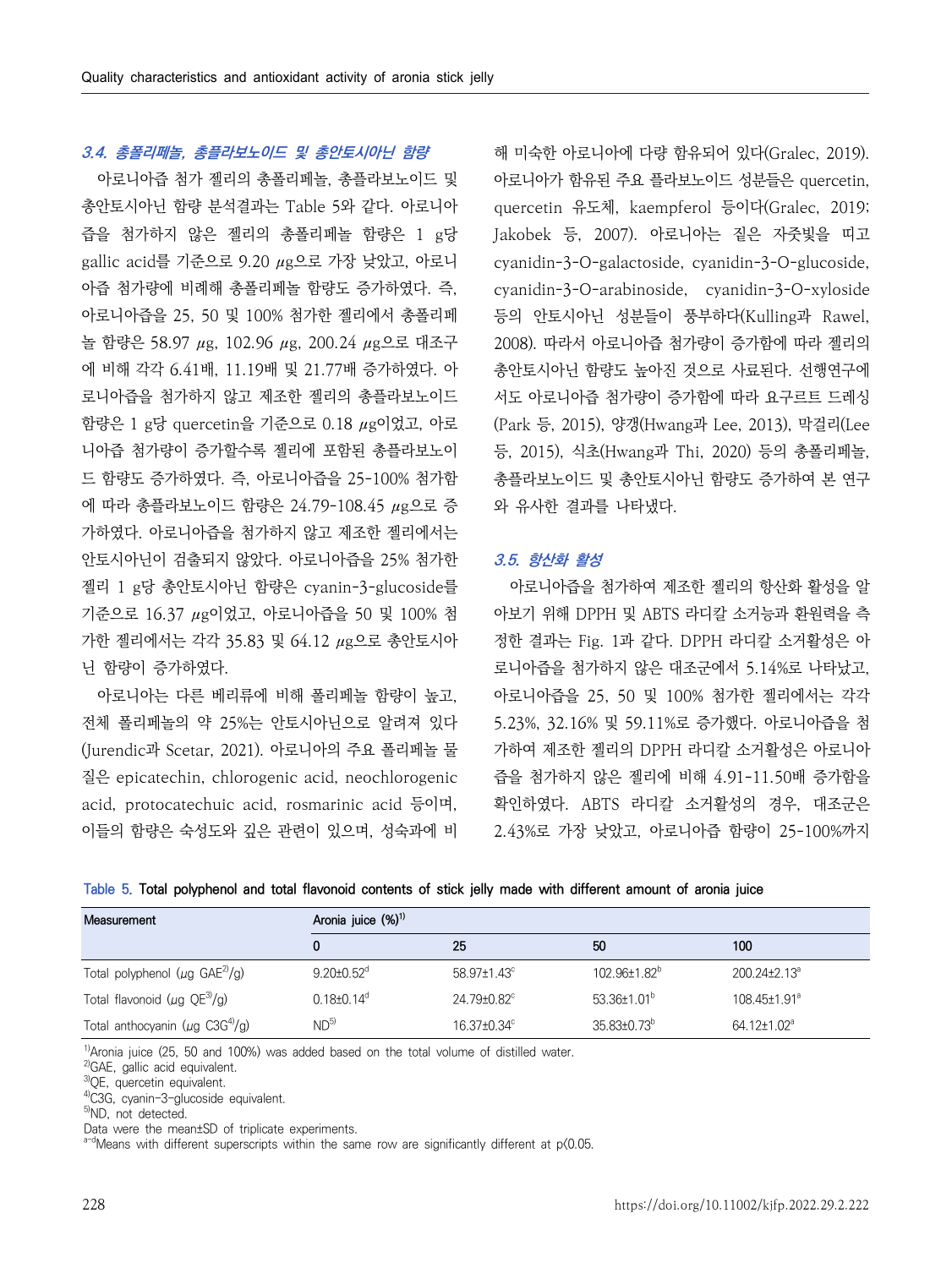

**Fig. 1. Antioxidant activities of stick jelly made with different amount of aronia juice.** (a) DPPH and ABTS radical scavenge activities and (b) reducing power. Bars with different letters (a-d) are significantly different at  $p(0.05$  by Duncan's multiple range test. <sup>1</sup>/OD, optical density.

증가함에 따라 34.87-62.99%로 증가하였고, 이는 대조군 에 비해 4.69-8.48배 증가한 수치였다. 환원력도 DPPH 및 ABTS 라디칼 소거활성과 유사한 경향을 보였다. 아로니아 즙을 첨가하지 않은 대조군의 환원력은 0.09로 가장 낮았 고, 아로니아즙 첨가량이 25-100%로 증가함에 따라 환원 력을 나타내는 흡광도값은 0.41에서 0.66으로 높아졌다.

아로니아즙 첨가량이 증가함에 따라 폴리페놀, 안토시아 닌, 플라보노이드 등의 기능성 물질들의 함량이 높아져 자연 스럽게 항산화 활성이 증가하였다. 아로니아를 첨가하여 제 조한 쿠키(Lee와 Choi, 2016), 막걸리(Lee 등, 2015), 식초 (Hwang과 Thi, 2020), 양갱(Hwang과 Lee, 2013) 등의 연구에서도 아로니아 첨가량이 증가함에 따라 DPPH와 ABTS 라디칼 소거활성을 높여 항산화 활성을 증가시키는 용하는 물을 아로니아즙으로 100% 대체해도 젤리의 품질에 부정적인 영향을 미치지 않고, 폴리페놀, 안토시아닌, 플라 보노이드 등 유용한 생리활성물질이 풍부하고, 항산화 활성 이 우수한 젤리를 제조할 수 있음을 확인할 수 있었다.

# **4. 요약**

본 연구에서는 젤리 제조 시 사용한 물 대신 아로니아즙 을 25-100%까지 첨가하여 스틱형 젤리를 제조하고 젤리의

것으로 보고하고 있다. 이상의 결과를 통해 젤리 제조 시, 사 - 량이 증가할수록 높은 값을 보였다. 이상의 결과로 볼 때, 이화학적 품질 특성, 기능성 성분의 함량 및 항산화 활성을 측정하여 아로니아즙 첨가 젤리의 최적 배합비를 선정하고 자 하였다. 젤리의 수분함량은 81.88-88.22%로 아로니아 즙을 첨가하지 않은 젤리에서 가장 높았고, 아로니아즙 첨 가량에 비례하여 수분함량이 감소하였다. 젤리의 조지방과 회분은 아로니아즙 첨가량에 비례하여 증가하는 경향을 보 였다. 젤리에 첨가한 아로니아즙 함량에 비례하여 당도와 경도는 증가하였고, pH는 감소하였다. 아로니아즙 첨가량 에 비례하여 젤리의 명도와 황색도는 감소하였고, 적색도는 증가하였다. 젤리에 함유된 총폴리페놀, 총플라보노이드 및 총안토시아닌 함량은 대조군에 비해 아로니아즙 첨가량에 비례하여 증가하였다. 또한, DPPH 및 ABTS 라디칼 소거 활성과 환원력으로 측정한 항산화 활성도 아로니아즙 첨가 젤리 제조에 사용하는 물을 아로니아즙으로 25-100% 대체 하여 젤리를 제조하면 생리활성물질의 함량 및 항산화 활성 을 높일 수 있을 것으로 사료된다.

# **감사의 글**

본 연구는 한국연구재단 기본연구지원사업(과제번호 2021R1F1A1060605)의 지원에 의해 이루어진 것이며 그 지원에 감사드립니다.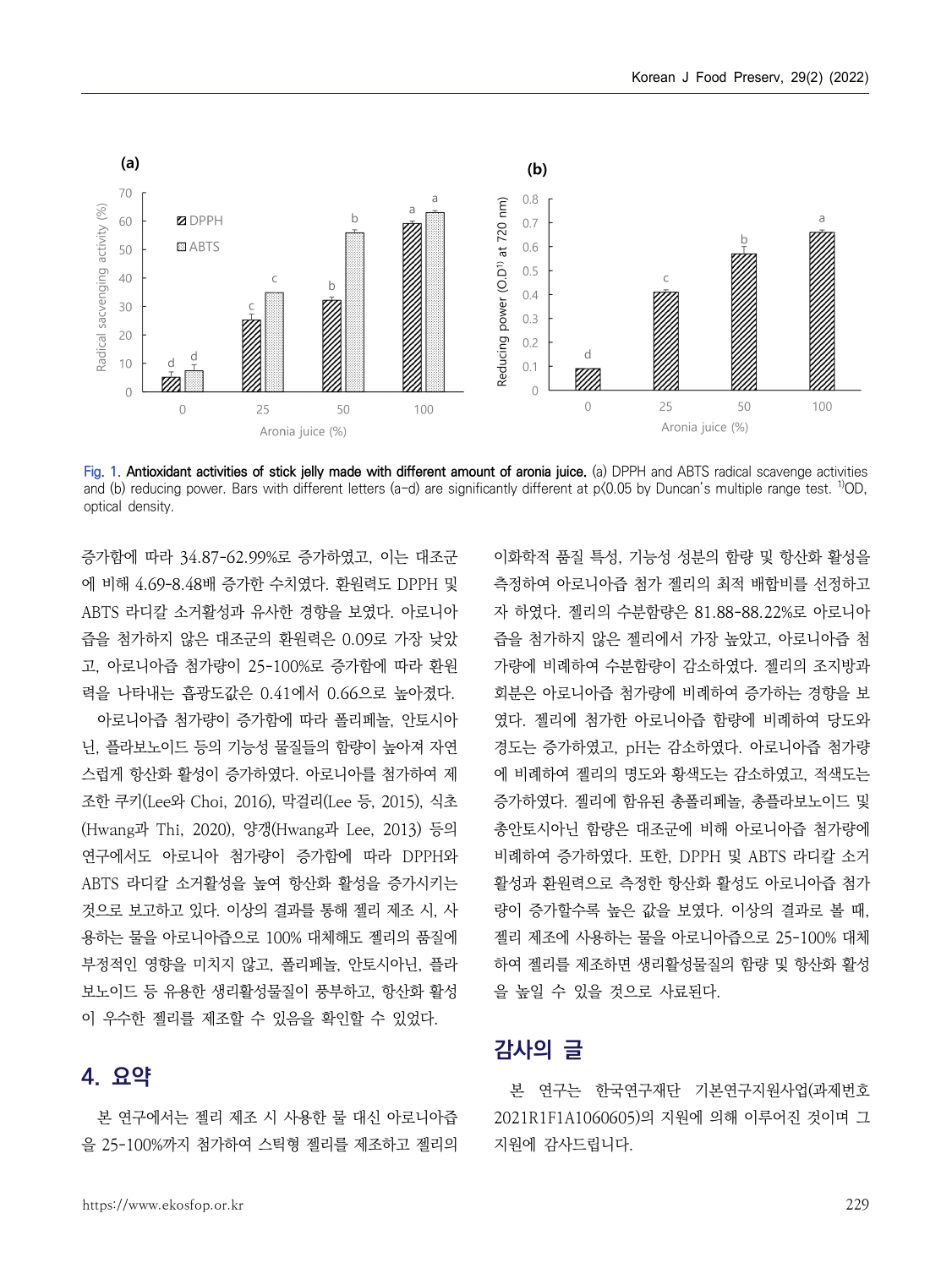### **Conflict of interests**

The authors declare no potential conflicts of interest.

#### **Author contributions**

Conceptualization: Hwang ES. Data curation: Hwang ES, Shon EM. Formal analysis: Shon EM. Methodology: Shon EM. Validation: Hwang ES. Writing - original draft: Hwang ES. Writing - review & editing: Hwang ES.

#### **Ethics approval**

This article does not require IRB/IACUC approval because there are no human and animal participants.

#### **ORCID**

Eun-Sun Hwang (First & Corresponding author) https://orcid.org/0000-0001-6920-3330 EunMyeong Shon https://orcid.org/0000-0002-6304-9309

# **References**

- AOAC. Official Methods of Analysis of AOAC International. 16th ed. Association of Official Analytical Chemists, Washington, DC, USA, Ch 3, p 1-26 (1995)
- Banach M, Wiloch M, Zawada K, Cyplik W, Kujawski W. Evaluation of antioxidant and anti-inflammatory activity of anthocyanin-rich water-soluble aronia dry extracts. Molecules, 25, 4055 (2020)
- Cebova M, Klimentova J, Janega P, Pechanova O. Effect of bioactive compound of Aronia melanocarpa on cardiovascular system in experimental hypertension. Oxid Med Cell Longevity, 2017, 8156594 (2017)
- Cheung LM, Cheung PC, Ooi VE. Antioxidant activity and total phenolics of edible mushroom extracts. Food Chem, 81, 249-255 (2003)
- Choi EJ, Lee JH. Quality and antioxidant properties of jelly incorporated with purple sweet potato

concentrate. Korean J Food Sci Technol, 45, 47-52 (2013)

- Choi KH, Oh HJ, Jeong YJ, Lim EJ, Han JS, Kim JH, Kim OY, Lee HS. Physico-chemical analysis and antioxidant activities of Korea Aronia melanocarpa. J Korean Soc Food Sci Nutr, 44, 1165-1171 (2015)
- Gill NK, Rios D, Osorio-Camacena E, Mojica BE, Kaur B, Soderstrom MA, Gonzalez M, Plaat B, Poblete C, Kaur N, Singh H, Forester SC. Anticancer effects of extracts from three different chokeberry species. Nutr Cancer, 73, 1168-1174 (2021)
- Gralec M, Wawer I, Zawada K. Aronia melanocarpa berries: Phenolics composition and antioxidant properties changes during fruit development and ripening. Emir J Food Agric, 31, 214-221 (2019)
- Hwang ES, Ki KN. Stability of the anthocyanin pigment extracted from aronia (Aronia melancocarpa). Korean J Food Sci Technol, 45, 416-421 (2013)
- Hwang ES, Lee YJ. Quality characteristics and antioxidant activities of Yanggaeng with aronia juice. J Korean Soc Food Sci Nutr, 42, 1220- 1226 (2013)
- Hwang ES, Thi ND. Quality characteristics of jelly containing aronia (Aronia melanocarpa) juice. Korean J Food Sci Technol, 47, 738-743 (2015)
- Hwang ES, Thi ND. Quality characteristics and antioxidant activity of vinegar by the addition of aronia juice (*Aronia melanocarpa*). J Korean Soc Food Sci Nutr, 49, 167-176 (2020)
- Jakobek L, Seruga M, Medvidovic-Kosanovic M, Novak I. Antioxidant activity and polyphenols of *Aronia* in comparison to other berry species. Agric Conspec Sci, 72, 301-306 (2007)
- Jeong JS, Kim ML. Quality evaluation of citrus jelly prepared using concentrated citrus juice. Korean J Food Cookery Sci, 24, 174-181 (2008)
- Jurendic T, Scetar M. Aronia melanocarpa products and by-products for health and nutrition: A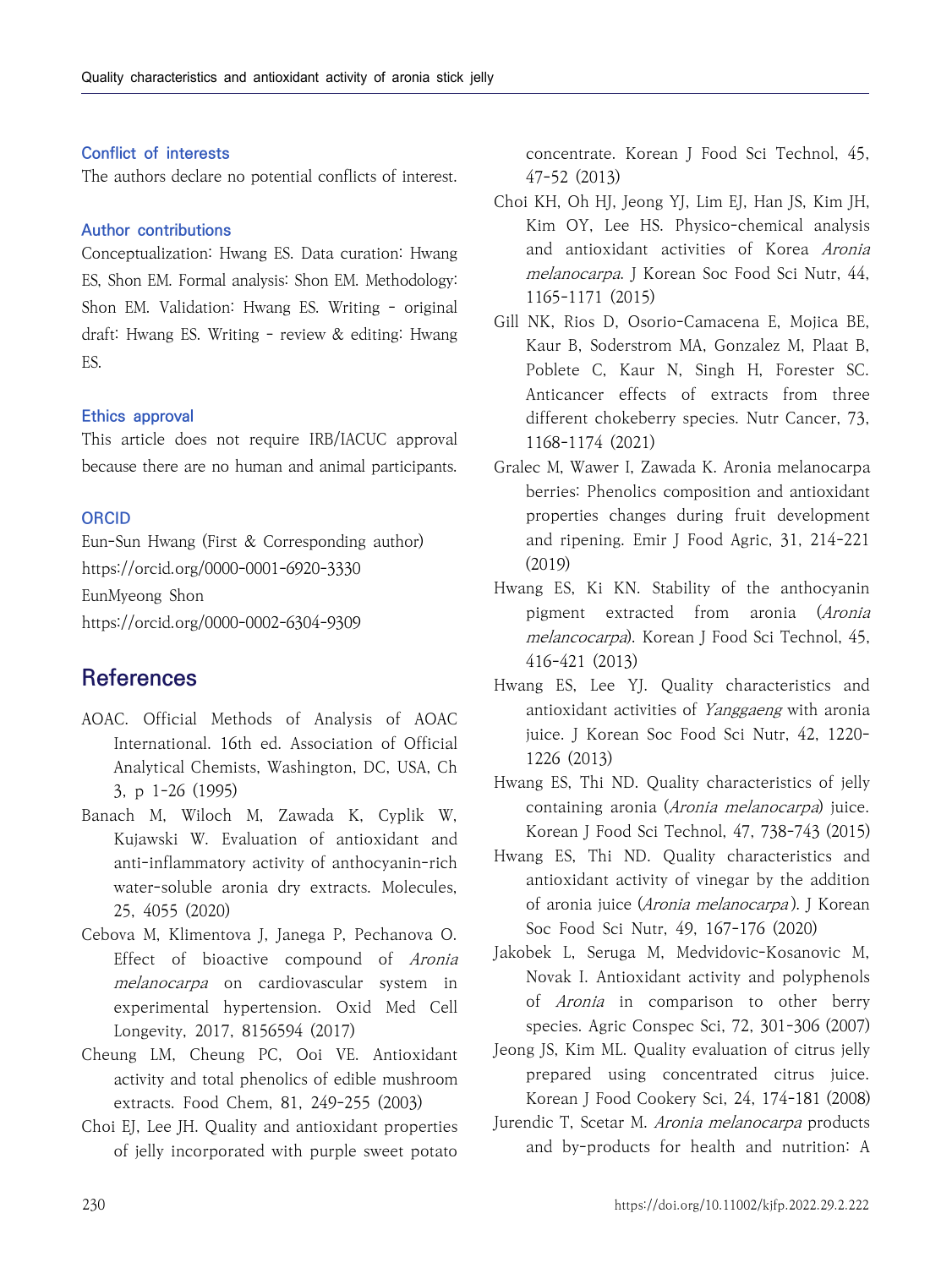review. Antioxidants, 10, 1052 (2021)

- Kang NE, Lee IS, Cho MS. 2006. Physicochemical and sensory quality characteristics of jelly prepared with various levels of resistant starch. Korean J Food Nutr, 19, 532-538 (2006)
- Kim AJ, Yuh CS, Bang IS, Park HY, Lee GS. An investigation the preparation and physicochemical properties of *Oddi* jelly using mulberry fruit powder. Korean J Food Nutr, 20, 27-33 (2007)
- Kim HH. The Jelly Market has Grown 2.5 Times in 5 Years. Available from: https://www.mk.co.kr /news/business/view/2020/12/1244946. Accessed date Jul. 20, 2021.
- Kim JY, Park CH. Hair dyeing properties using extracts of Aronia melancocarpa. Kor J Aesthet Cosmetol, 12, 663-668 (2014)
- Kim YM, Kim JM, Youn KS. Quality and textural properties of jelly prepared with different gelling agents. Korean J Food Preserv, 27, 566-573 (2020)
- Kulling SE, Rawel H. Chokeberry (Aronia melanocarpa) —A review on the characteristic components and potential health effects. Planta Med, 74, 1625-1634 (2008)
- Lee AR, Oh EY, Jeong YJ, Noh JG, Yoon HS, Lee KY, Kim YG, Eom HJ. Quality characteristics and antioxidant activity of aronia (Aronia melanocarpa) Makgeolli prepared with the additive methods. Korean J Food Nutr, 28, 602-611 (2015)
- Lee JH, Choi JE. Quality characteristics and antioxidant activities of cookies supplemented with aronia powder. J Korean Soc Food Sci Nutr, 45, 1071-1076 (2016)
- Lee JY, Yoon HY, Kim MR. Quality characteristics of jelly with black garlic. Korean J Food Culture, 25, 832-838 (2010)
- Lee S, Kim JK. Quality characteristics of Aronia melanocarpa by different drying method. Korean J Food Preserv, 22, 56-62 (2015)
- Lee TW, Lee YH, Yoo MS, Rhee KS. Instrumental and sensory characteristics of jelly. Korean J

Food Sci Technol, 23, 336-340 (1991)

- Lyu HJ, Oh MS. Quality characteristics of Omija jelly prepared with various starches. Korean J Soc Food Cookery Sci, 18, 534-542 (2002)
- Markakis P. Anthocyanins and their stability in foods. Crit Rev Food Sci, 4, 437-456 (1974)
- Mayer-Miebach E, Adamiuk M, Behsnilian D. Stability of chokeberry bioactive polyphenols during juice processing and stabilization of a polyphenol-rich material from the by-product. Agriculture, 2, 244-258 (2012)
- Meyers KJ, Watkins CB, Pritts MP, Liu RH. Anti oxidant and antiproliferative activities of strawberries. J Agric Food Chem, 51, 6887- 6892 (2003)
- Milutinovic M, Radovanovic RV, Savikin K, Radenkovic S, Arvandi M, Pesic M, Kostic M, Miladinovic B, Brankovic S, Kitic D. Chokeberry juice supplementation in type 2 diabetic patientsimpact on health status. J Appl Biomed, 17, 218-224 (2019)
- Min JH, Eun JB. Physicochemical and sensory characteristics of persimmon jelly added with different levels of *Daebong* persimmon puree. Korean J Food Sci Technol, 48, 54-58 (2016)
- Moon HK, Lee SW, Moon JN, Yoon SJ, Lee S, Kim GY. Quality characteristics of jelly added with mulberry juice. Korean J Food Cookery Sci, 28, 797-804 (2012)
- Na JY. Consumer recognition and intake status of jelly-type health functional food. MS Thesis, Chung-Ang University, Seoul, Korea (2015)
- Nho HJ, Jang SY, Park JJ, Yun HS, Park S. Browning prevention of black carrot extract and the quality characteristics of jelly supplemented with black carrot extract. Korean J Food Culture, 28, 293-302 (2013)
- Ochmian I, Grajkowski J, Smolik M. Comparison of some morphological features, quality and chemical content of four cultivars of chokeberry fruits (Aronia melanocarpa). Not Bot Horti Agrobot Cluj-Napoca, 40, 253 (2012)